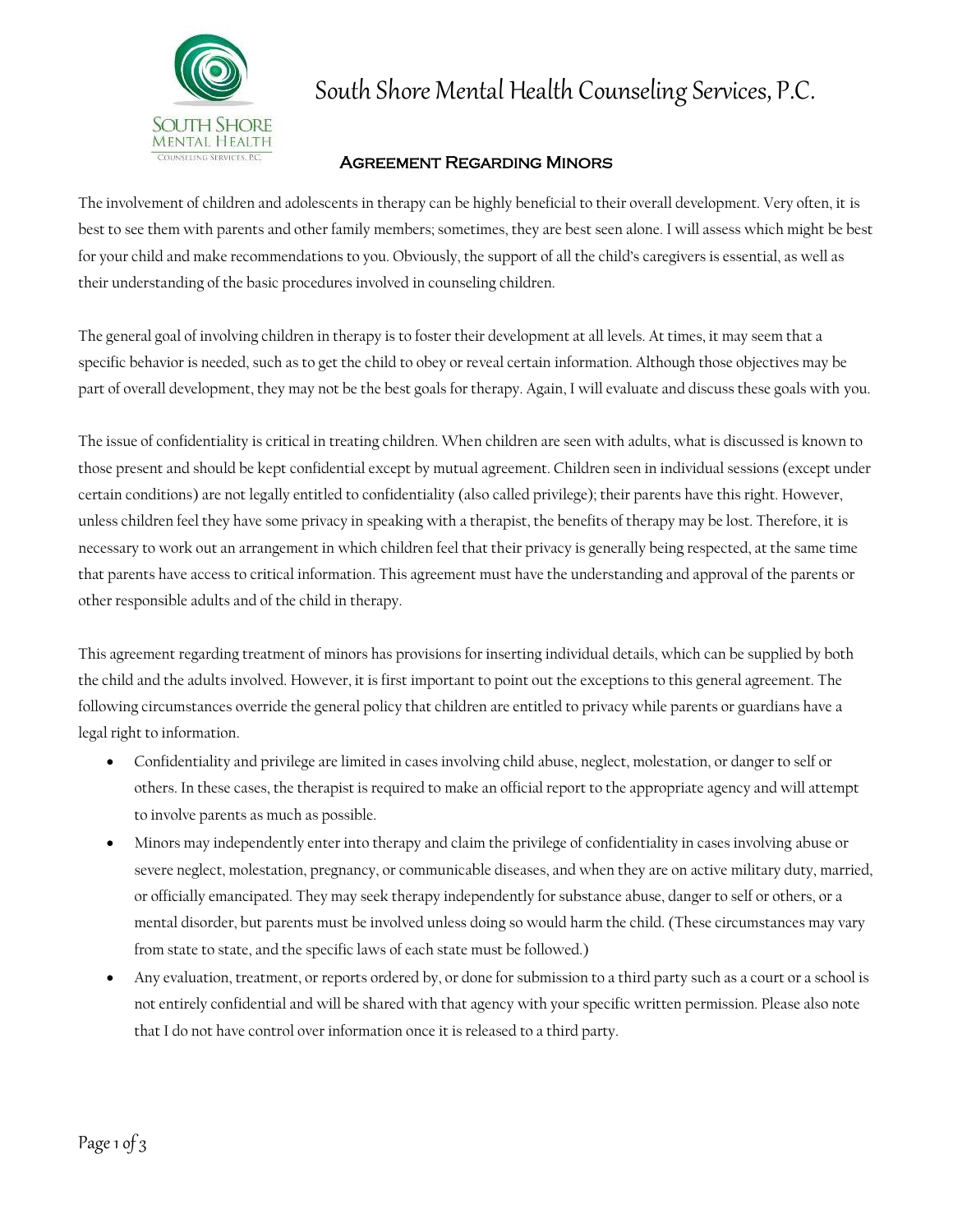Now that the various aspects surrounding confidentiality have been stated, the specific agreement between you and your child/children follows:

| I, (name)                        |        |
|----------------------------------|--------|
| I, (name)                        |        |
| agree that my/our child/children |        |
|                                  |        |
|                                  | (name) |

**should have privacy in his/her/their therapy sessions, and I agree to allow this privacy except in extreme situations, which I will discuss with the therapist.** At the same time, except under unusual circumstances, I understand that I have a legal right to obtain this information. To increase the effectiveness of the therapy, I agree to the following:

The goals of the therapy are as follows:

I will do my best to ensure that therapy sessions are attended and will not inquire about the content of sessions. If my child prefers/children prefer not to volunteer information about the sessions, I will respect his/her/their right not to disclose details. Basically, unless my child has/children have been abused or is/are a clear danger to self or others, the therapist will normally tell me only the following:

- whether sessions are attended
- whether or not my child is/children are generally participating
- whether or not progress is generally being made

The normal procedure for discussing issues that are in my child's/children's therapy will be joint sessions including my child/children, the therapist, and me and perhaps other appropriate adults. If I believe there are significant health or safety issues that I need to know about, I will contact the therapist and attempt to arrange a session with my child/children present.

Page 2 of  $3$